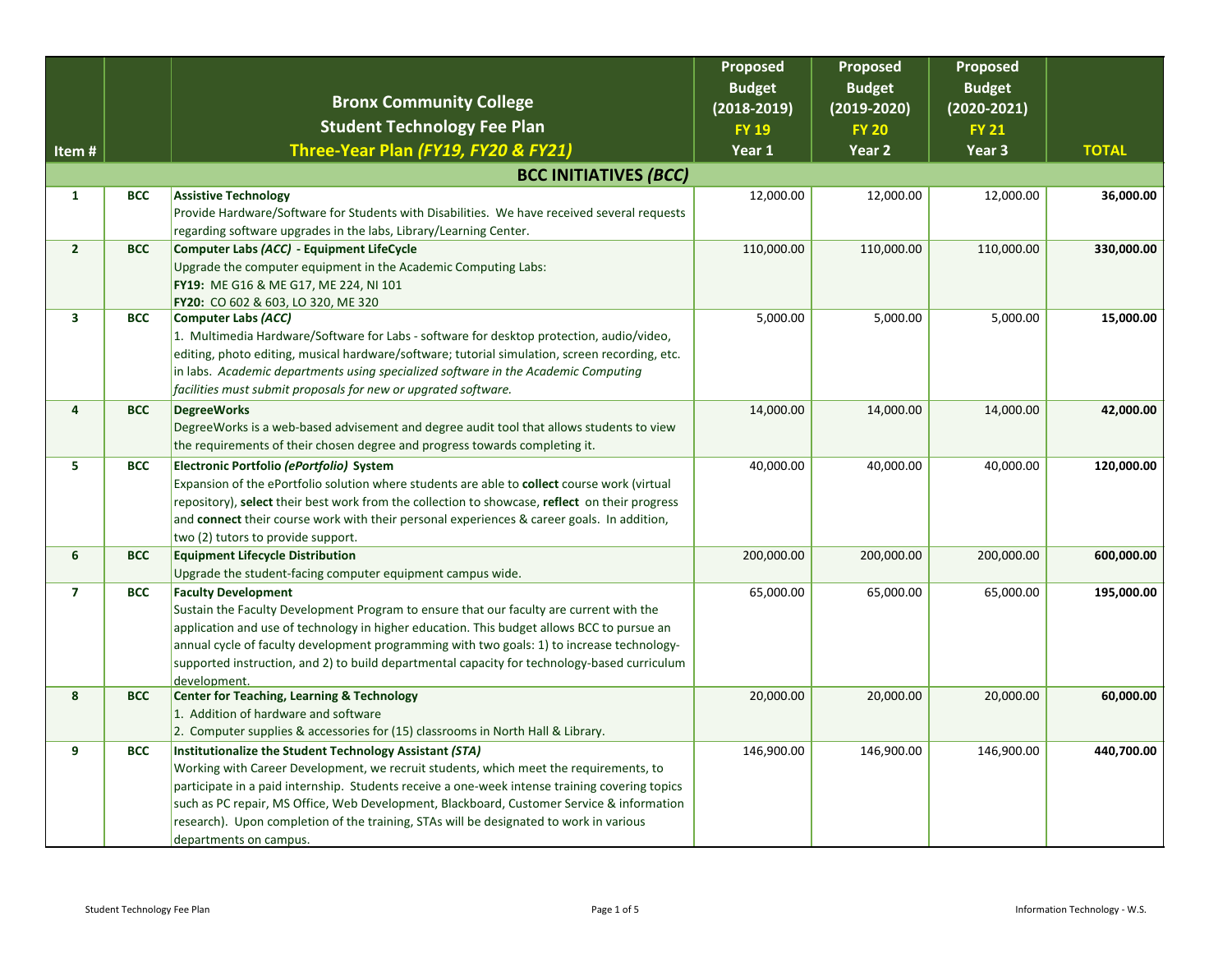|       |            | <b>Bronx Community College</b>                                                                                                                                                                                                                                                                                                                                                                                                                                                                                                                                                                                                                                                  | Proposed<br><b>Budget</b><br>$(2018 - 2019)$ | Proposed<br><b>Budget</b><br>$(2019 - 2020)$ | <b>Proposed</b><br><b>Budget</b><br>$(2020 - 2021)$ |              |
|-------|------------|---------------------------------------------------------------------------------------------------------------------------------------------------------------------------------------------------------------------------------------------------------------------------------------------------------------------------------------------------------------------------------------------------------------------------------------------------------------------------------------------------------------------------------------------------------------------------------------------------------------------------------------------------------------------------------|----------------------------------------------|----------------------------------------------|-----------------------------------------------------|--------------|
|       |            | <b>Student Technology Fee Plan</b>                                                                                                                                                                                                                                                                                                                                                                                                                                                                                                                                                                                                                                              | <b>FY 19</b>                                 | <b>FY 20</b>                                 | <b>FY 21</b>                                        |              |
| Item# |            | Three-Year Plan (FY19, FY20 & FY21)                                                                                                                                                                                                                                                                                                                                                                                                                                                                                                                                                                                                                                             | Year 1                                       | Year 2                                       | Year 3                                              | <b>TOTAL</b> |
| 10    |            | Institutionalize the ITT Mentor Programs (ITA)<br>ITAs are trained in the use of instructional technologies and are then assigned to work with<br>faculty and students. They provide technical assistance that help faculty and students with<br>classroom and course activities utilizing educational technology.                                                                                                                                                                                                                                                                                                                                                              | 146,900.00                                   | 146,900.00                                   | 146,900.00                                          | 440,700.00   |
| 11    | <b>BCC</b> | Library (Electronic Resources)<br>Provide specialized academic electronic periodical databases not supported by Central CUNY<br>for the Library. Electronic library resources are needed to enhance BCC student and faculty<br>access to bibliographic, scholarly sources supporting academic research, learning and teaching.<br>Resources will include databases such as J-STOR, MathSciNet, ScienceDirect, ABC-CLIO,<br>Waldo's Nursing Journals, etc. These resources will be available from remote locations via the<br>proxy server, and will provide the full text of the needed article, chapter, or document, and<br>deliver it to the student or faculty workstation. | 190,000.00                                   | 190,000.00                                   | 190,000.00                                          | 570,000.00   |
| 12    | <b>BCC</b> | Library (Supplies)<br>Supplement Library computer supplies for support of student printing (paper)                                                                                                                                                                                                                                                                                                                                                                                                                                                                                                                                                                              | 45,000.00                                    | 45,000.00                                    | 45,000.00                                           | 135,000.00   |
| 13    | <b>BCC</b> | Personnel<br>Provide enhanced support and expand support coverage for Academic Computing student<br>support computer labs. Our students would be better served by extending our weekend hours<br>to include more hours on Saturday (9 am - 5 pm) and offering hours on Sundays (9 am - 5 pm);<br>coverage of computer labs during the summer; spring/winter break; staffing for the lounges,<br>digital recording/editing and student Technology Service Center.                                                                                                                                                                                                                | 252,192.37                                   | 252,192.37                                   | 252,192.37                                          | 756,577.11   |
| 14    | <b>BCC</b> | <b>Printing Solution (Enterprise):</b><br>Pharos printing enterprise solution. In an effort to go green and save on printing budget<br>(toner, cartridges, paper and replacement of defective printer parts) for the ACC labs and<br>Library/Learning Resource Center in the first phase and expand to other computer facilities on<br>campus this year. Annual maintenance support for hardware/software.                                                                                                                                                                                                                                                                      | 70,000.00                                    | 70,000.00                                    | 70,000.00                                           | 210,000.00   |
| 15    | <b>BCC</b> | <b>BCC Software &amp; Applications:</b><br>Provide support for academic departments using software not covered under college-wide or<br>university-wide licensing.<br>YuJa - 6,000; Physics NI Acad. Simulation - 4,300; VoiceThread - 1,000; Scholarship Manager -<br>7,000; LANSchool - 15,000; YouVisit - 27,000; Athletics Website - 2,650; TutorTrac - 2,547;<br>StarFish - 65,000 (FY20+)                                                                                                                                                                                                                                                                                 | 65,500.00                                    | 120,000.00                                   | 120,000.00                                          | 305,500.00   |
| 16    | <b>BCC</b> | <b>Technology in Classrooms</b><br>Classrooms will be developed as "smart" classrooms enabling both students and faculty to<br>make use of current and emerging technology. Students and faculty will be able to plug into<br>campus networks, project their work, and have access to developmental or creation stations.                                                                                                                                                                                                                                                                                                                                                       | 60,000.00                                    | 60,000.00                                    | 60,000.00                                           | 180,000.00   |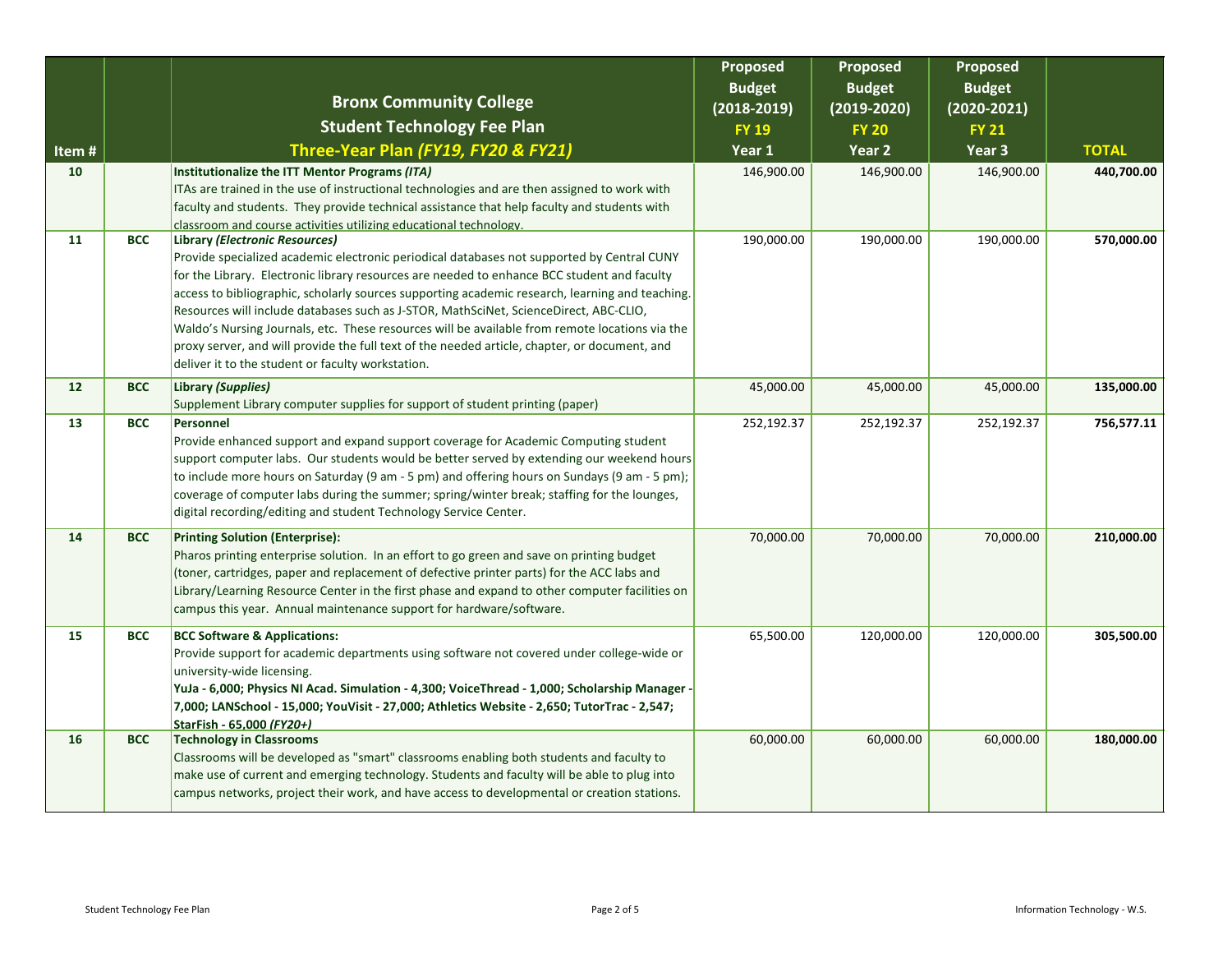|       |            | <b>Bronx Community College</b>                                                                                                                                                                                                                                                                                                                                                                                                                                                                                                                                                                                                                                                                                                                                                          | Proposed<br><b>Budget</b>       | Proposed<br><b>Budget</b>     | <b>Proposed</b><br><b>Budget</b> |              |
|-------|------------|-----------------------------------------------------------------------------------------------------------------------------------------------------------------------------------------------------------------------------------------------------------------------------------------------------------------------------------------------------------------------------------------------------------------------------------------------------------------------------------------------------------------------------------------------------------------------------------------------------------------------------------------------------------------------------------------------------------------------------------------------------------------------------------------|---------------------------------|-------------------------------|----------------------------------|--------------|
|       |            | <b>Student Technology Fee Plan</b>                                                                                                                                                                                                                                                                                                                                                                                                                                                                                                                                                                                                                                                                                                                                                      | $(2018 - 2019)$<br><b>FY 19</b> | $(2019-2020)$<br><b>FY 20</b> | $(2020 - 2021)$<br><b>FY 21</b>  |              |
| Item# |            | Three-Year Plan (FY19, FY20 & FY21)                                                                                                                                                                                                                                                                                                                                                                                                                                                                                                                                                                                                                                                                                                                                                     | Year 1                          | Year 2                        | Year 3                           | <b>TOTAL</b> |
| 17    | <b>BCC</b> | <b>BCC Proposals Approved by STF Committee</b><br>Student Innovation Funding for Special Projects approved by the Student Technology Fee<br>Subcommittee.<br>- Improving Student Learning and Performance Using Data-Acquisition (Carlos Liachovitzky)<br>- A Virtual Server (Kerry Ojakian)<br>- Bloomberg Markets Concept Certification Project (Harini Mittal)<br>- Teaching with iClickers for an Active Classroom (Robert Lupo)<br>- Blackmagic Ursa Mini Pro Camera 9 (Jeffrey Wisotsky)<br>- Using Ground Penetrating Radar System to Support GIS, ESE, & Student Research<br>(Sheldon Skaggs)<br>- Using New Technology for Water Quality Analysis (Dickens St. Hilaire)<br>- Extending RTI for Student Success Year Two (Edward Lehner)<br>- Having Fun With Video (Jason Kim) | 60,000.00                       | 60,000.00                     | 60,000.00                        | 180,000.00   |
|       |            | - Sustaining the Geospatial Computing Center (Sunil Bhaskaran)<br><b>CUNY UNIVERSITY WIDE INTIATIVES (UWI)</b>                                                                                                                                                                                                                                                                                                                                                                                                                                                                                                                                                                                                                                                                          |                                 |                               |                                  |              |
| 18    | <b>UWI</b> | <b>CUNY Enterprise Technology Initiatives (Adobe Enterprise Agreement)</b>                                                                                                                                                                                                                                                                                                                                                                                                                                                                                                                                                                                                                                                                                                              | 39,925.33                       | 39,925.33                     | 39,925.33                        | 119,775.99   |
| 19    | <b>UWI</b> | <b>CUNY Enterprise Technology Initiatives (MS Campus Agreement)</b><br>The Microsoft Enterprise Campus Agreement provides colleges and other institutions of higher<br>education license rights to the most commonly purchased Microsoft products. The CUNY<br>Enterprise Campus Agreement will provide all CUNY campuses with the Microsoft Windows<br>Core Professional License (Microsoft Windows and Microsoft Office). Additional licenses<br>include: Server products [Windows Server, SharePoint Server, SQL Server, Exchange Server;<br>Visual Studio .Net for students & Visio. Access to educational materials and Microsoft<br>premium support services is also included with this subscription license.                                                                     | 164,000.00                      | 164,000.00                    | 164,000.00                       | 492,000.00   |
| 20    | <b>UWI</b> | <b>CUNY Enterprise Technology Initiatives (Academic Software)</b><br>IBM SPSS: \$24,269<br>iParadigms: \$11,786<br>Maplesoft:<br>\$2,362<br>MathWork: \$8,277                                                                                                                                                                                                                                                                                                                                                                                                                                                                                                                                                                                                                           | 46,817.57                       | 46,817.57                     | 46,817.57                        | 140,452.71   |
| 21    | <b>UWI</b> | <b>CUNY Enterprise Technology Initiatives (Enterprise Security)</b><br>The University needs to set aside funds for Security Initiatives to secure the universities at an<br>enterprise level. Network behavior analysis (NBA) systems proactively monitor the network<br>for malicious and out-of-normal activity and contain the spread of threats by identifying<br>vulnerability points on the network. This technology is part of an overall information security<br>architecture solution that complements signature-based intrusion detection systems.                                                                                                                                                                                                                            | 71,704.47                       | 71,704.47                     | 71,704.47                        | 215,113.41   |
| 22    | <b>UWI</b> | <b>CUNY Enterprise Technology Initiatives (RefWorks/RefShare)</b><br>RefShare is a module to RefWorks that provides users with a quick and easy way to share their<br>database (or folders) further enhancing collaborative research. Users can share their RefWorks<br>references with both members of their own institution and globally with any researcher<br>having Internet access.                                                                                                                                                                                                                                                                                                                                                                                               | 6,624.16                        | 6,624.16                      | 6,624.16                         | 19,872.48    |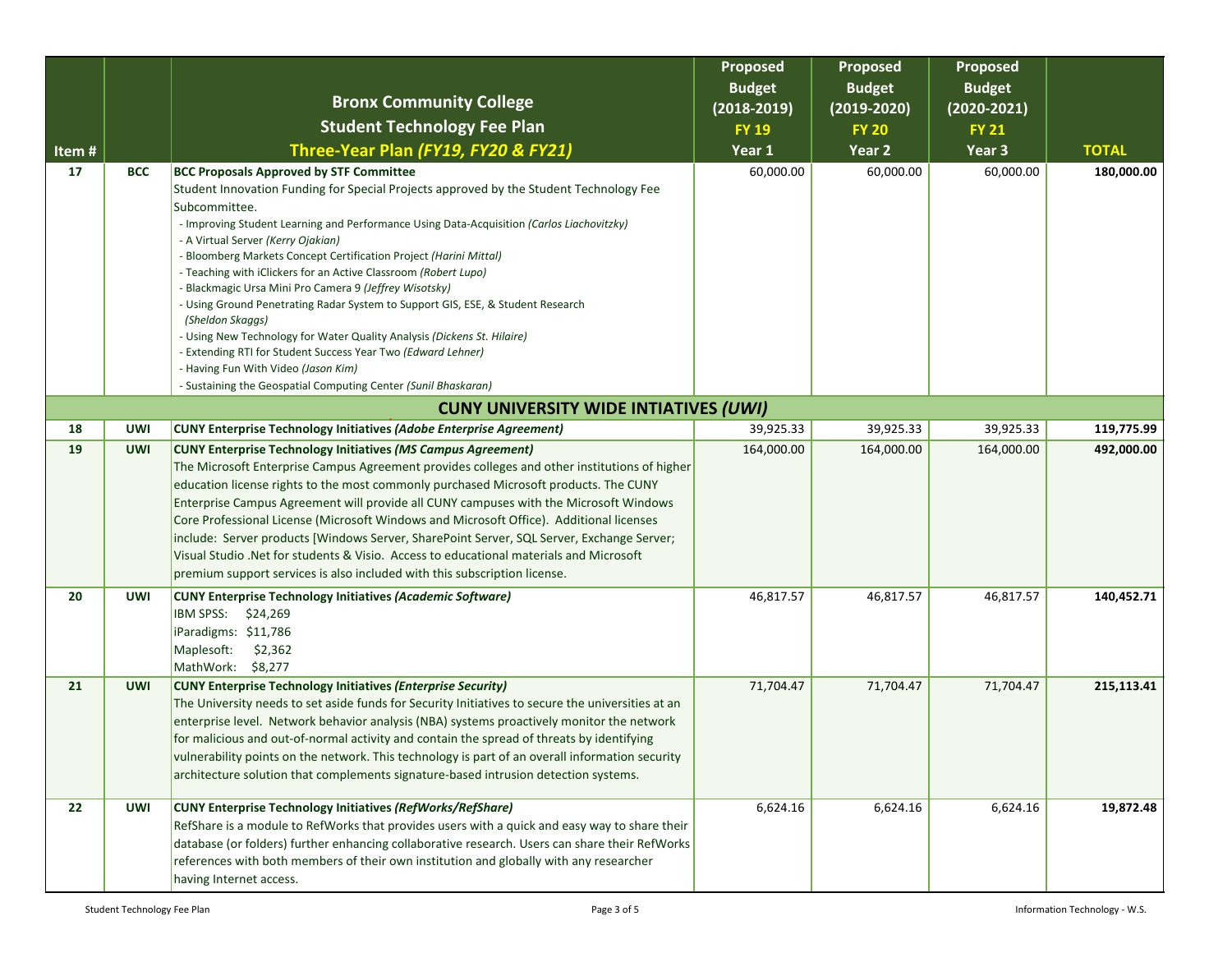|                 |                                                    |                                                                                                                                                                                                                                                                                                                                                                                                                                                                                                                                                                                                                                                                                                              | Proposed<br><b>Budget</b> | Proposed<br><b>Budget</b> | <b>Proposed</b><br><b>Budget</b> |              |  |
|-----------------|----------------------------------------------------|--------------------------------------------------------------------------------------------------------------------------------------------------------------------------------------------------------------------------------------------------------------------------------------------------------------------------------------------------------------------------------------------------------------------------------------------------------------------------------------------------------------------------------------------------------------------------------------------------------------------------------------------------------------------------------------------------------------|---------------------------|---------------------------|----------------------------------|--------------|--|
|                 |                                                    | <b>Bronx Community College</b>                                                                                                                                                                                                                                                                                                                                                                                                                                                                                                                                                                                                                                                                               | $(2018 - 2019)$           | $(2019-2020)$             | $(2020 - 2021)$                  |              |  |
|                 |                                                    | <b>Student Technology Fee Plan</b>                                                                                                                                                                                                                                                                                                                                                                                                                                                                                                                                                                                                                                                                           | <b>FY 19</b>              | <b>FY 20</b>              | <b>FY 21</b>                     |              |  |
| Item#           |                                                    | Three-Year Plan (FY19, FY20 & FY21)                                                                                                                                                                                                                                                                                                                                                                                                                                                                                                                                                                                                                                                                          | Year 1                    | Year 2                    | Year 3                           | <b>TOTAL</b> |  |
| 23              | <b>UWI</b>                                         | <b>CUNY Enterprise Technology Initiatives (High Performance Computing Connectivity)</b><br>Students, along with faculty, will be able to use the CUNY HPC facility at College of Staten<br>Island for their scientific computing research.                                                                                                                                                                                                                                                                                                                                                                                                                                                                   | 7,872.26                  | 7,872.26                  | 7,872.26                         | 23,616.78    |  |
| 24              | <b>UWI</b>                                         | <b>CUNY Ongoing Technology Expenditures (CUNY Fiber Network - NYSERNET)</b><br>We currently have a TLS that allows 100mb connectivity and an Optimum on line Link also at<br>100mb. For FY2012 we will delete the TLS circuit after we acquire a 1GB NYSERNET circuit.<br>Our intention is to use both the 1GB connection and the 100 mb from Optimum<br>simultaneously for load balancing and as a backup circuit recovery solution should the fiber 1<br>GB connection fail.                                                                                                                                                                                                                               | 37,677.69                 | 37,677.69                 | 37,677.69                        | 113,033.07   |  |
| 25              | <b>UWI</b>                                         | <b>CUNY Ongoing Technology Expenditures (Blackboard)</b><br>Blackboard Enterprise Licenses + Learning Objects + Collaborate                                                                                                                                                                                                                                                                                                                                                                                                                                                                                                                                                                                  | 68,061.83                 | 68,061.83                 | 68,061.83                        | 204,185.49   |  |
| 26              | <b>UWI</b>                                         | <b>CUNY Ongoing Technology Expenditures (McAfee)</b><br>McAfee Antivirus licensing for all desktops and laptops on campus (PC & Mac platform)                                                                                                                                                                                                                                                                                                                                                                                                                                                                                                                                                                | 30,589.51                 | 30,589.51                 | 30,589.51                        | 91,768.53    |  |
| 27              | <b>UWI</b>                                         | <b>CUNY Ongoing Technology Expenditures (Technology and Business Research Tools - Gartner)</b><br>More and more employers are relying on third party research and analysts to advise them on<br>the alignment of business needs to technology operations. In the context of higher education,<br>access to Gartner research online for students and faculty is an invaluable tool for research<br>projects, course materials, and preparing our students to meet the needs of their future<br>employers. Gartner research tools will also provide our academic and administrative staff with<br>the information necessary to plan, implement and support the fast growing IT environment on<br>our campuses. | 4,690.03                  | 4,690.03                  | 4,690.03                         | 14,070.09    |  |
| 28              | <b>UWI</b>                                         | CUNY Strategic Technology Initiative (Network Build Out - Fiber / EdgeDevices)<br>Expand fiber infrastructure and networking equipment to colleges; provide private, high-<br>speed, redundant network connections to University services in the CUNY Data Center at<br>Hudson Street and the internet.                                                                                                                                                                                                                                                                                                                                                                                                      | 88,212.57                 | 88,212.57                 | 88,212.57                        | 264,637.71   |  |
| 29              | <b>UWI</b>                                         | <b>CUNY Strategic Technology Initiative (Virtual Desktop Infrastructure)</b><br>Deploy student access to virtual desktop and application stack; enhance access to<br>computingenvironment for on-premise and remote users.                                                                                                                                                                                                                                                                                                                                                                                                                                                                                   | 6,650.40                  | 6,650.40                  | 6,650.40                         | 19,951.20    |  |
| 30              | <b>UWI</b>                                         | <b>CUNY Strategic Technology Initiative (Enhance ADA Capabilities)</b><br>Enhance college ADA services to provide an improved experience for individuals with<br>disabilities.                                                                                                                                                                                                                                                                                                                                                                                                                                                                                                                               | 788.00                    | 788.00                    | 788.00                           | 2,364.00     |  |
|                 | <b>CUNY STRATEGIC TECHNOLOGY INITIATIVES (STI)</b> |                                                                                                                                                                                                                                                                                                                                                                                                                                                                                                                                                                                                                                                                                                              |                           |                           |                                  |              |  |
|                 |                                                    | <b>CUNY STRATEGIC TECHNOLOGY INITIATIVES (STI) includes:</b>                                                                                                                                                                                                                                                                                                                                                                                                                                                                                                                                                                                                                                                 | 190,000.00                | 190,000.00                | 190,000.00                       | 570,000.00   |  |
| 31              | STI                                                | <b>CUNY Strategic Technology Initiative (University Federation &amp; Single Sign-On)</b>                                                                                                                                                                                                                                                                                                                                                                                                                                                                                                                                                                                                                     |                           |                           |                                  |              |  |
|                 |                                                    | Implement a unified identity management system for utilizing Enterprise Active Directory<br>(EAD) student services, enabling a single sign-on experience for applications and access at<br>diverse campus locations.                                                                                                                                                                                                                                                                                                                                                                                                                                                                                         |                           |                           |                                  |              |  |
| 32              | <b>STI</b>                                         | CUNY Strategic Technology Initiative (Online Document Storage (OneDrive & Full 0365)                                                                                                                                                                                                                                                                                                                                                                                                                                                                                                                                                                                                                         |                           |                           |                                  |              |  |
| 33 <sup>2</sup> | <b>STI</b>                                         | <b>CUNY Strategic Technology Initiative (Mobile CUNY Platform)</b>                                                                                                                                                                                                                                                                                                                                                                                                                                                                                                                                                                                                                                           |                           |                           |                                  | $\sim$       |  |